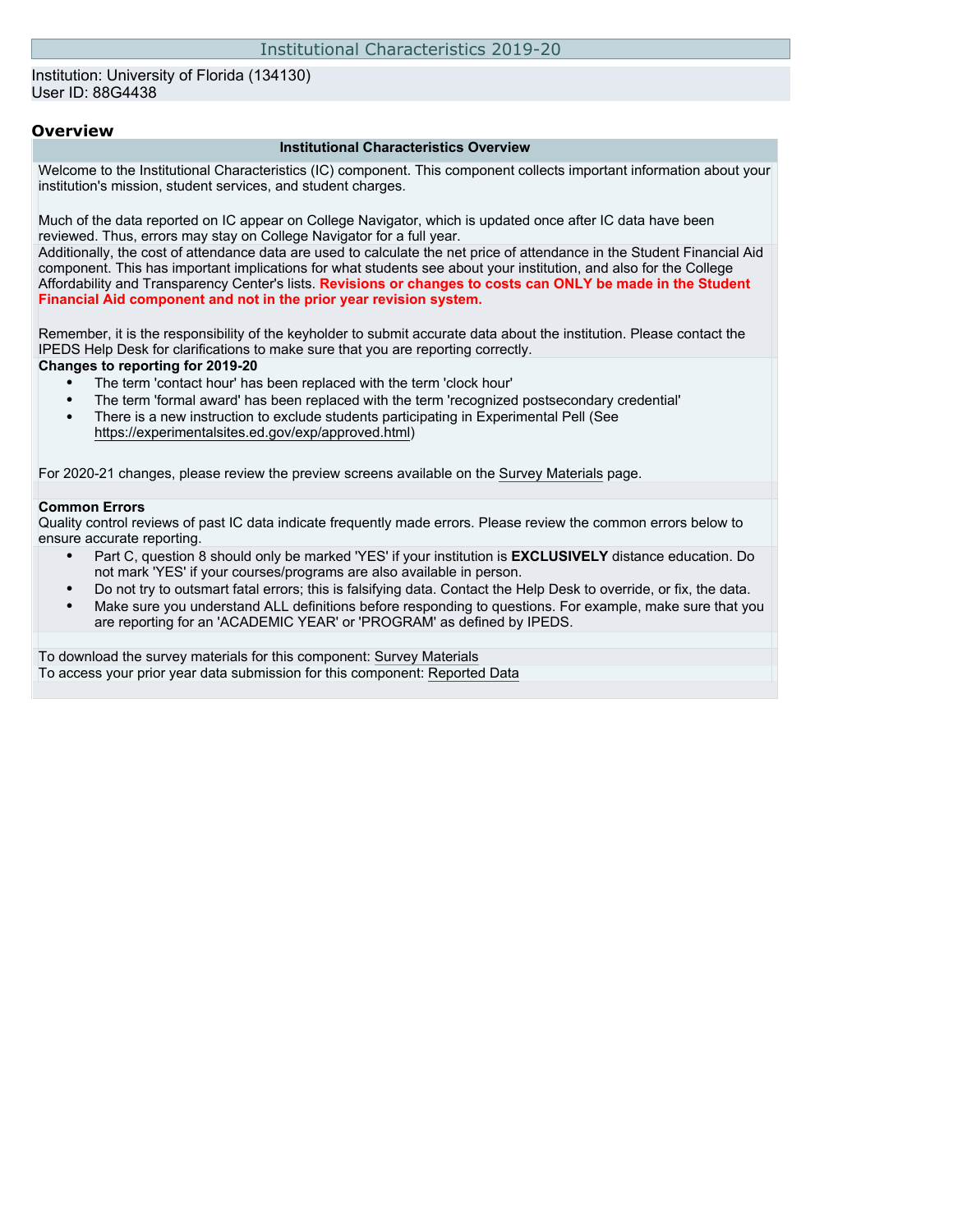## **Part A - Mission Statement**

**1. Provide the institution's mission statement** *or* **a web address (URL) where the mission statement can be found. Typed statements are limited to 2,000 characters or less. The mission statement will be available to the public on College Navigator.**

| o Mission Statement URL:<br>https:// | catalog.ufl.edu/ugrd/ad |
|--------------------------------------|-------------------------|
| Mission Statement:                   |                         |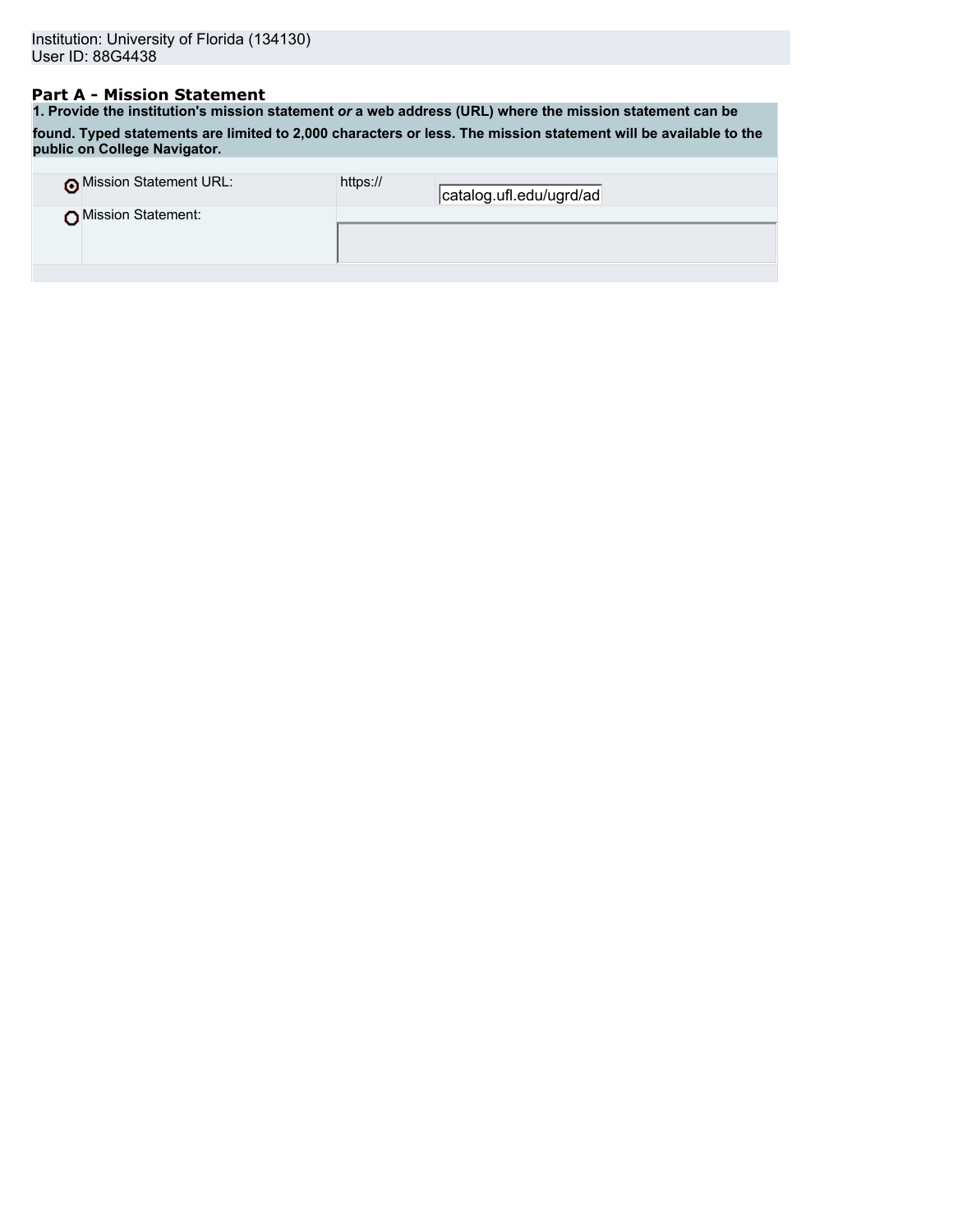|          | Part B - Services and Programs for Servicemembers and Veterans                                            |  |  |  |  |  |
|----------|-----------------------------------------------------------------------------------------------------------|--|--|--|--|--|
|          | 1. Which of the following are available to veterans, military servicemembers, or their families?          |  |  |  |  |  |
|          | Yellow Ribbon Program (officially known as Post-9/11 GI Bill, Yellow Ribbon Program)                      |  |  |  |  |  |
| ا⊽ا      | Credit for military training                                                                              |  |  |  |  |  |
| М        | Dedicated point of contact for support services for veterans, military servicemembers, and their families |  |  |  |  |  |
| М        | Recognized student veteran organization                                                                   |  |  |  |  |  |
| ا⊽ا      | Member of Department of Defense Voluntary Educational Partnership Memorandum of Understanding             |  |  |  |  |  |
|          | None of the above                                                                                         |  |  |  |  |  |
|          | You may use the space below to provide context for the data you've reported above. These context notes    |  |  |  |  |  |
|          | will be posted on the College Navigator website, and should be written to be understood by students and   |  |  |  |  |  |
| parents. |                                                                                                           |  |  |  |  |  |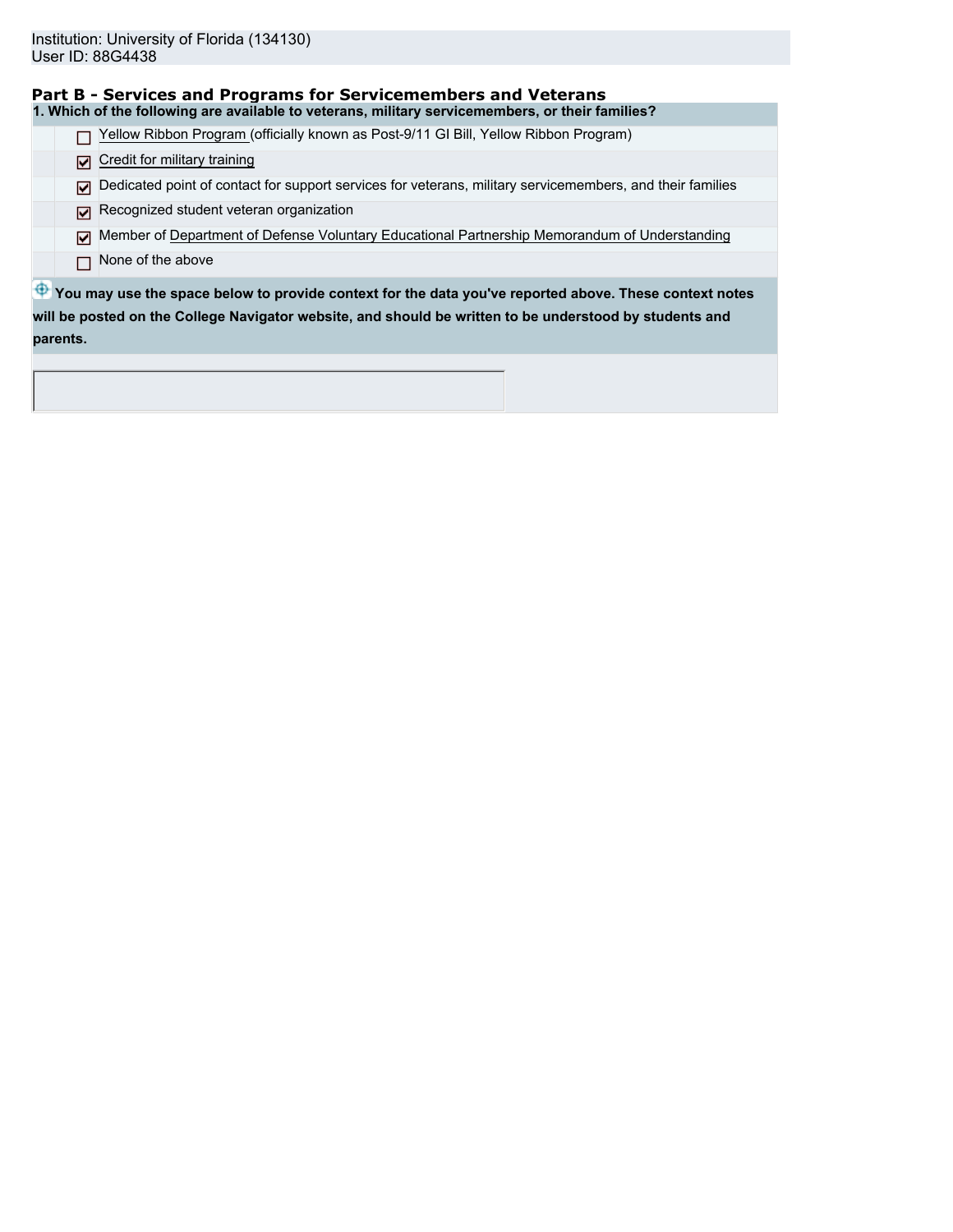|  | Part C - Student Services - Special Learning Opportunities                                                                                                                                                                        |
|--|-----------------------------------------------------------------------------------------------------------------------------------------------------------------------------------------------------------------------------------|
|  | $\mathbf{A}$ . The contract of the contract of the contract of the contract of the contract of the contract of the contract of the contract of the contract of the contract of the contract of the contract of the contract of th |

|                 | <b>Present Dervices - Opeeral Ecarning Opportun</b><br>1. Does your institution accept any of the following? [Check all that apply] |               |                                                                                                                      |
|-----------------|-------------------------------------------------------------------------------------------------------------------------------------|---------------|----------------------------------------------------------------------------------------------------------------------|
|                 | Dual credit (college credit earned while in high school)                                                                            |               |                                                                                                                      |
|                 | Credit for life experiences                                                                                                         |               |                                                                                                                      |
| М               | Advanced placement (AP) credits                                                                                                     |               |                                                                                                                      |
|                 | None of the above                                                                                                                   |               |                                                                                                                      |
|                 |                                                                                                                                     |               |                                                                                                                      |
|                 |                                                                                                                                     |               | 2. What types of special learning opportunities are offered by your institution? [Check all that apply]              |
| М               | <b>ROTC</b>                                                                                                                         |               |                                                                                                                      |
|                 | $\Box$ Army                                                                                                                         | $\nabla$ Navy | Air Force<br>М                                                                                                       |
| М               | Study abroad                                                                                                                        |               |                                                                                                                      |
| 罓               | Weekend/evening college                                                                                                             |               |                                                                                                                      |
| 罓               | Teacher certification (for the elementary, middle school/junior high, or secondary level)                                           |               |                                                                                                                      |
|                 | Do not include certifications to teach at the postsecondary level.                                                                  |               |                                                                                                                      |
|                 | $\triangleright$ Students can complete their preparation in certain areas of specialization                                         |               |                                                                                                                      |
|                 |                                                                                                                                     |               | Students must complete their preparation at another institution for certain areas of specialization                  |
|                 | ا⊽ا                                                                                                                                 |               | This institution is approved by the state for the initial certification or licensure of teachers                     |
|                 | None of the above                                                                                                                   |               |                                                                                                                      |
|                 |                                                                                                                                     |               |                                                                                                                      |
|                 |                                                                                                                                     |               | 3. If your institution grants a bachelor's degree or higher but does not offer a full 4-year program of study at the |
|                 |                                                                                                                                     |               | undergraduate level, how many years of completed college-level work are required for entrance?                       |
| Number of years |                                                                                                                                     | Select One    |                                                                                                                      |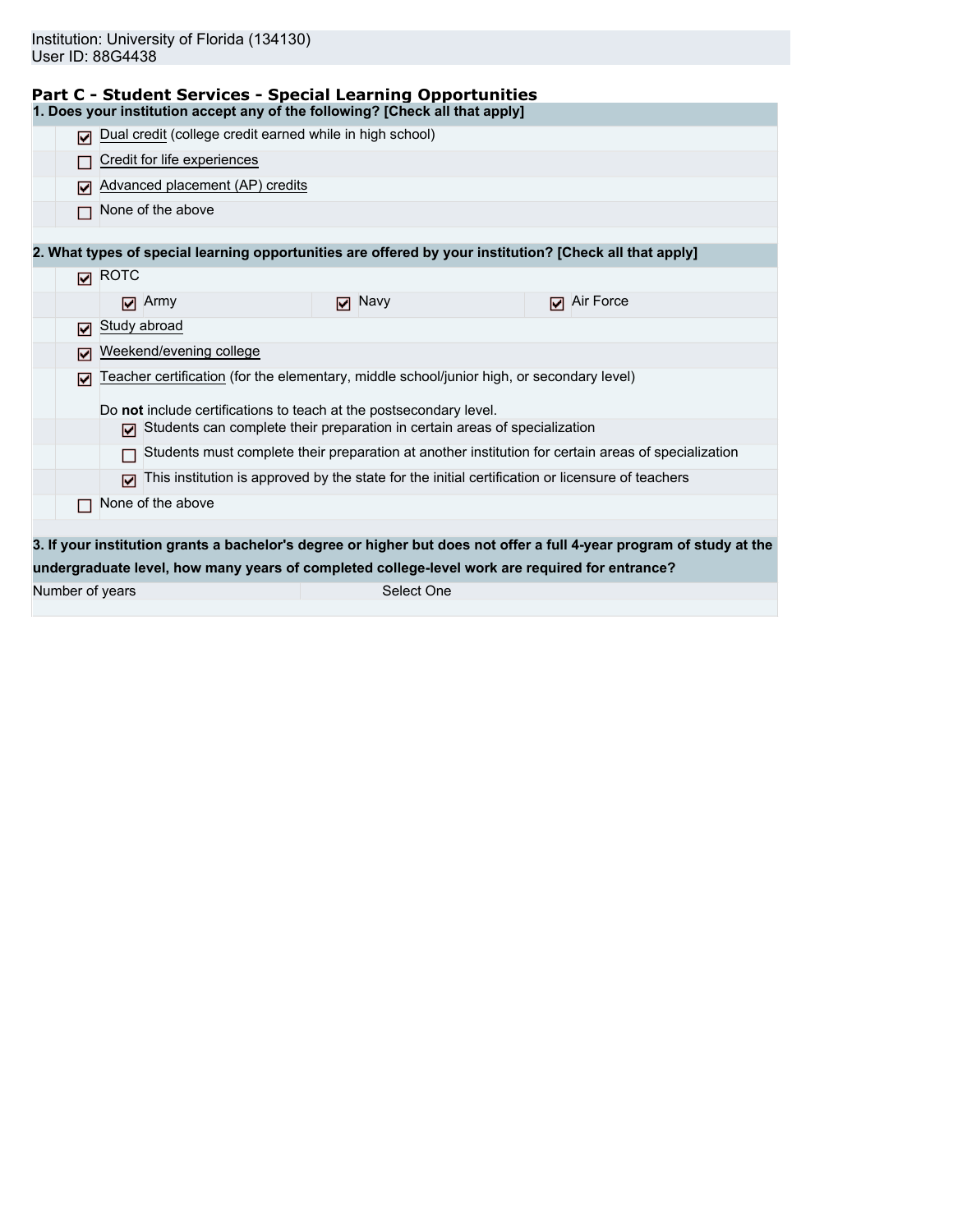# **Part C - Student Services: Other Student Services**

| 4. Which of the following selected student services are offered by your institution? [Check all that apply]                                                                                                                          |  |  |  |  |  |
|--------------------------------------------------------------------------------------------------------------------------------------------------------------------------------------------------------------------------------------|--|--|--|--|--|
| Remedial services                                                                                                                                                                                                                    |  |  |  |  |  |
| Academic/career counseling services                                                                                                                                                                                                  |  |  |  |  |  |
| Employment services for current students                                                                                                                                                                                             |  |  |  |  |  |
| Placement services for program completers                                                                                                                                                                                            |  |  |  |  |  |
| On-campus day care for children of students                                                                                                                                                                                          |  |  |  |  |  |
| None of the above                                                                                                                                                                                                                    |  |  |  |  |  |
| 5. Which of the following academic library resource or service does your institution provide? [Check all that                                                                                                                        |  |  |  |  |  |
|                                                                                                                                                                                                                                      |  |  |  |  |  |
| Physical facilities<br>☑                                                                                                                                                                                                             |  |  |  |  |  |
| An organized collection of printed materials<br>м                                                                                                                                                                                    |  |  |  |  |  |
| Access to digital/electronic resources                                                                                                                                                                                               |  |  |  |  |  |
| A staff trained to provide and interpret library materials                                                                                                                                                                           |  |  |  |  |  |
| Established library hours                                                                                                                                                                                                            |  |  |  |  |  |
| Access to library collections that are shared with other institutions<br>☑                                                                                                                                                           |  |  |  |  |  |
| None of the above                                                                                                                                                                                                                    |  |  |  |  |  |
| 6. Indicate whether or not any of the following alternative tuition plans are offered by your institution.                                                                                                                           |  |  |  |  |  |
| O <sub>No</sub>                                                                                                                                                                                                                      |  |  |  |  |  |
| $\odot$ Yes                                                                                                                                                                                                                          |  |  |  |  |  |
| Tuition guarantee                                                                                                                                                                                                                    |  |  |  |  |  |
| Prepaid tuition plan                                                                                                                                                                                                                 |  |  |  |  |  |
| Tuition payment plan                                                                                                                                                                                                                 |  |  |  |  |  |
| Other (specify in box below)                                                                                                                                                                                                         |  |  |  |  |  |
|                                                                                                                                                                                                                                      |  |  |  |  |  |
| <sup>43</sup> You may use the space below to provide context for the alternative tuition plans you've reported above.<br>These context notes will be posted on the College Navigator website, and should be written to be understood |  |  |  |  |  |
| by students and parents.                                                                                                                                                                                                             |  |  |  |  |  |
|                                                                                                                                                                                                                                      |  |  |  |  |  |
|                                                                                                                                                                                                                                      |  |  |  |  |  |
| 罓<br>罓<br>м<br>M<br>M                                                                                                                                                                                                                |  |  |  |  |  |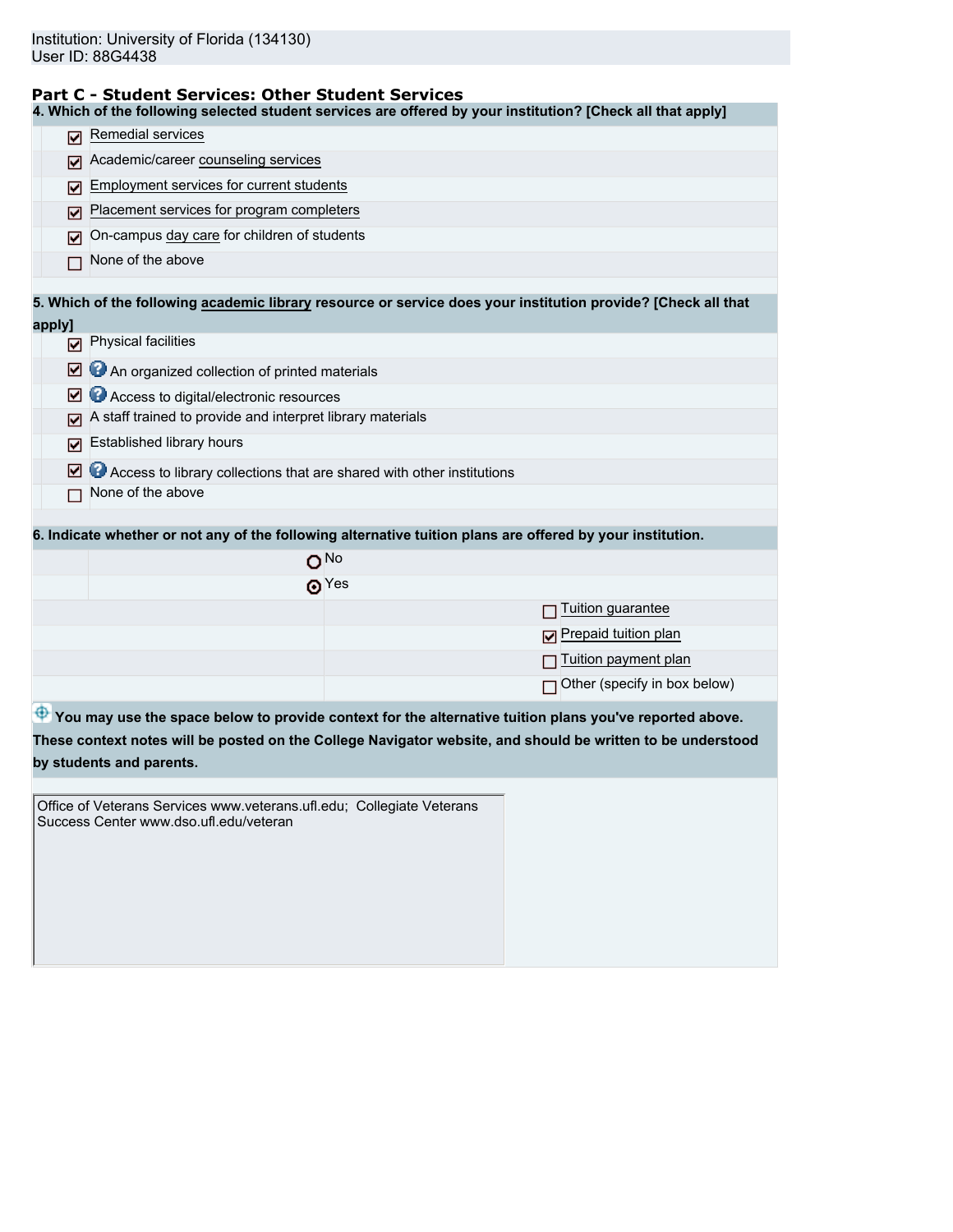# **Part C - Student Services - Distance Education**

| 27. Please indicate at what level(s) your institution does or does not offer distance education courses and/or |              |                                                                                                  |                                   |  |  |  |  |  |  |
|----------------------------------------------------------------------------------------------------------------|--------------|--------------------------------------------------------------------------------------------------|-----------------------------------|--|--|--|--|--|--|
| distance education programs. Check all that apply.                                                             |              |                                                                                                  |                                   |  |  |  |  |  |  |
|                                                                                                                |              | Distance education courses   Distance education programs                                         | Does not offer Distance Education |  |  |  |  |  |  |
| Undergraduate level                                                                                            | M            | M                                                                                                |                                   |  |  |  |  |  |  |
| Graduate level                                                                                                 | ☑            | м                                                                                                |                                   |  |  |  |  |  |  |
|                                                                                                                |              |                                                                                                  |                                   |  |  |  |  |  |  |
|                                                                                                                |              | 8. Are all the programs at your institution offered exclusively via distance education programs? |                                   |  |  |  |  |  |  |
| $\odot$ No                                                                                                     |              |                                                                                                  |                                   |  |  |  |  |  |  |
|                                                                                                                | $\Omega$ Yes |                                                                                                  |                                   |  |  |  |  |  |  |
|                                                                                                                |              |                                                                                                  |                                   |  |  |  |  |  |  |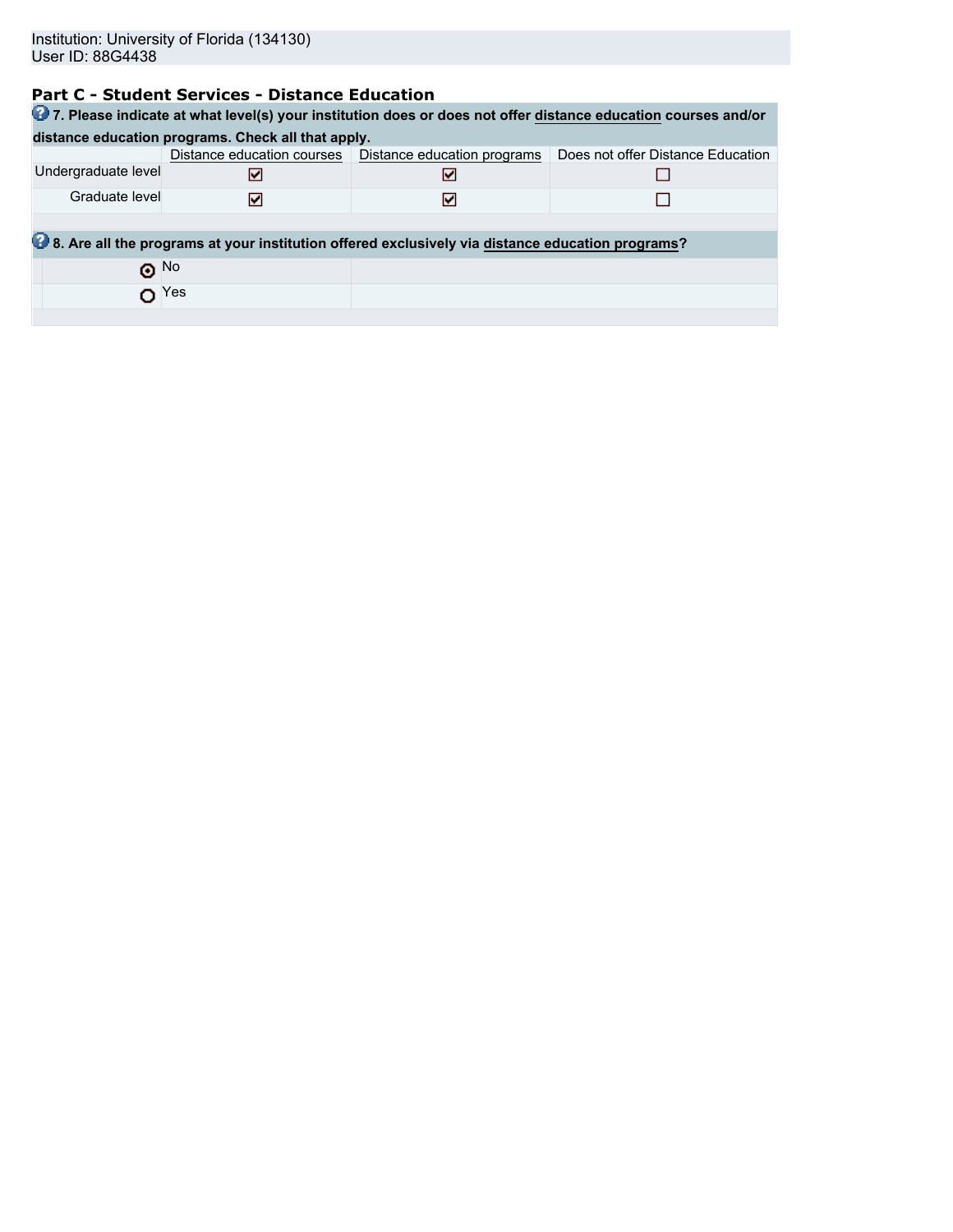# **Part C - Student Services: Disability Services**

**9. Please indicate the percentage of all undergraduate students enrolled during Fall 2018 who were formally registered as students with disabilities with the institution's office of disability services (or the equivalent office).**

|  | $\bigcirc$ 3 percent or less |     |  |
|--|------------------------------|-----|--|
|  | More than 3 percent:         | 10% |  |

 $\bigoplus$  **You may use the space below to provide context for the data you've reported above. These context notes** 

**will be posted on the College Navigator website, and should be written to be understood by students and parents.**

The UF Disability Resource Center in the Dean of Students Office is committed to: act as a resource for students with physical, learning, sensory or psychological disabilities; provide support for reasonable accommodations for students in order to afford equal access to academic courses and programs; and empower students to articulate their strengths and advocate for their accommodations. More information can be found at: https://www.dso.ufl.edu/drc/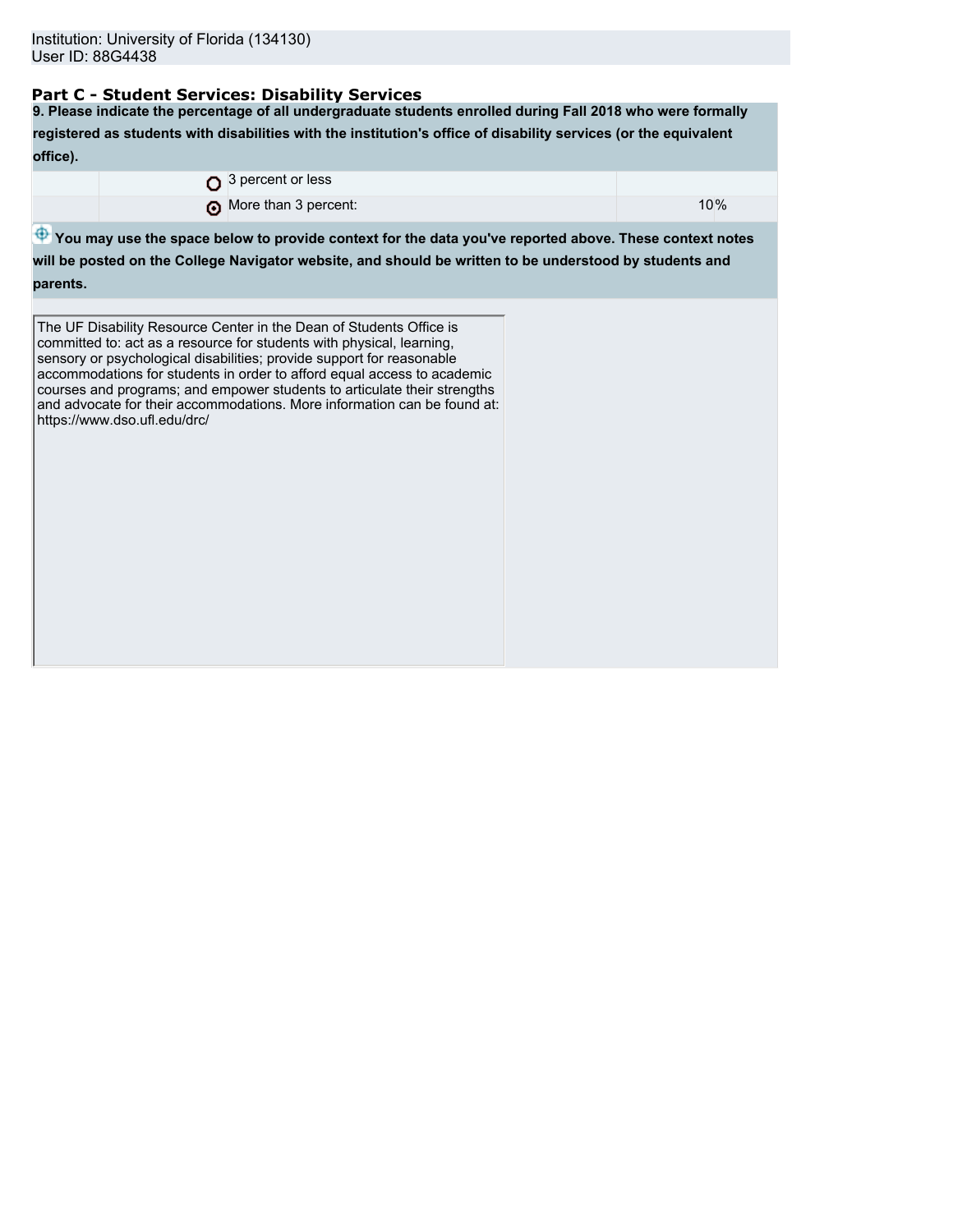# **Part D - Student Charges Questions**

| 1. Are all full-time, first-time degree/certificate-seeking students required to live on campus or in institutionally |
|-----------------------------------------------------------------------------------------------------------------------|
|-----------------------------------------------------------------------------------------------------------------------|

### **controlled housing?**

|           | If you answer Yes to this question, you will not be asked to report off-campus room and board in the price of attendance |  |  |
|-----------|--------------------------------------------------------------------------------------------------------------------------|--|--|
| $(D11)$ . |                                                                                                                          |  |  |

*This is only a screening question, and your response does not show up on College Navigator.*

*If you make any exceptions to this rule, and have even one full-time, first-time student living off-campus, please answer No so that this does not cause conflicts with the Student Financial Aid survey. Making changes to the SFA component is very difficult and may lead to inaccurate reporting for your institution.*

|           |                                                                                                                                                                   | $\odot$ No                                                                                      |
|-----------|-------------------------------------------------------------------------------------------------------------------------------------------------------------------|-------------------------------------------------------------------------------------------------|
|           |                                                                                                                                                                   | $\bigcap$ Yes, and we do not make ANY<br>(even one) exceptions to this rule                     |
|           | 2. Does your institution charge different tuition for in-district, in-state, or out-of-state students?                                                            |                                                                                                 |
| students. | If you answer Yes to this question, you will be expected to report tuition amounts for in-district, in-state, and out-of-state                                    |                                                                                                 |
|           | Please only select Yes if you really charge different tuition rates, or you will be reporting the same numbers 3 times.                                           |                                                                                                 |
|           |                                                                                                                                                                   | O No                                                                                            |
|           |                                                                                                                                                                   | $\odot$ Yes                                                                                     |
|           | 3. Does your institution offer institutionally-controlled housing (either on or off campus)?                                                                      |                                                                                                 |
|           | If you answer Yes to this question, you will be expected to specify a housing capacity, and to report a room charge or a<br>combined room and board charge (D10). |                                                                                                 |
|           |                                                                                                                                                                   | $O$ No                                                                                          |
|           |                                                                                                                                                                   | $\odot$ Yes                                                                                     |
|           |                                                                                                                                                                   | Specify housing capacity for<br>academic year 2019-20                                           |
|           |                                                                                                                                                                   | 10,781                                                                                          |
|           | 4. Do you offer board or meal plans to your students?                                                                                                             |                                                                                                 |
| $(D10)$ . | If you answer Yes to this question, you will be expected to report a board charge or combined room and board charge                                               |                                                                                                 |
|           |                                                                                                                                                                   | $O$ No                                                                                          |
|           |                                                                                                                                                                   | $\bigcap$ Yes - Enter the number of meals<br>per week in the maximum meal<br>plan available     |
|           |                                                                                                                                                                   |                                                                                                 |
|           |                                                                                                                                                                   | Pes - Number of meals per week<br>can vary (e.g., students charge<br>meals against a meal card) |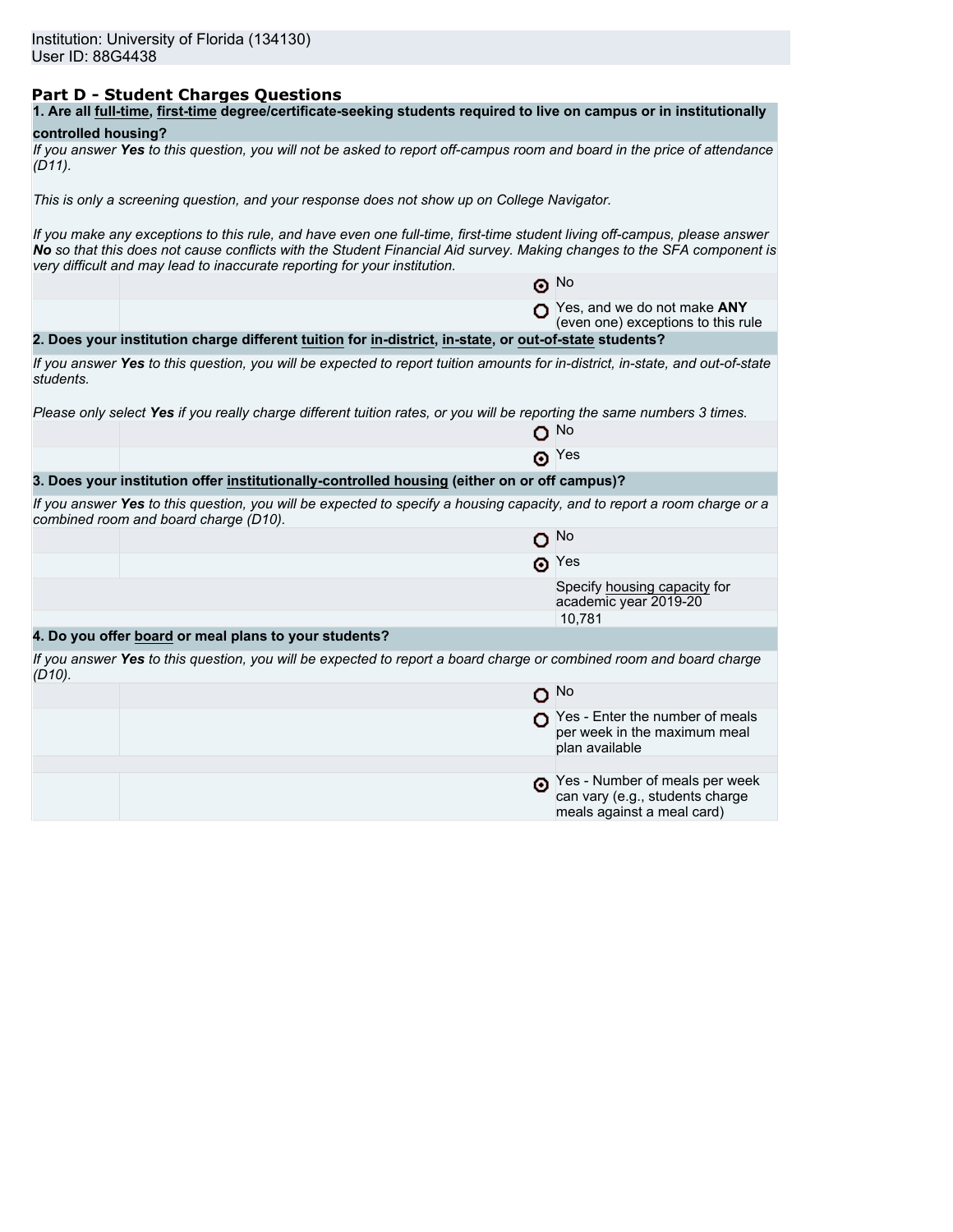# **Part D - Undergraduate Student Charges**

| If the institution charges an application fee, indicate the amount.                                                          |             |                   |                 |                   |              |                   |  |  |  |
|------------------------------------------------------------------------------------------------------------------------------|-------------|-------------------|-----------------|-------------------|--------------|-------------------|--|--|--|
|                                                                                                                              |             |                   | <b>C</b> Amount |                   | Prior year   |                   |  |  |  |
| 30<br>Undergraduate application fee<br>30                                                                                    |             |                   |                 |                   |              |                   |  |  |  |
|                                                                                                                              |             |                   |                 |                   |              |                   |  |  |  |
| 5. Charges to full-time undergraduate students for the full academic year 2019-20                                            |             |                   |                 |                   |              |                   |  |  |  |
| Please be sure to report an average tuition that includes all students at all levels (freshman, sophomore, etc.).            |             |                   |                 |                   |              |                   |  |  |  |
|                                                                                                                              |             |                   |                 |                   |              |                   |  |  |  |
|                                                                                                                              | In-district | <b>Prior year</b> | In-state        | Prior year        | Out-of-state | Prior year        |  |  |  |
| All full-time undergraduate students                                                                                         |             |                   |                 |                   |              |                   |  |  |  |
| Average tuition                                                                                                              | 4.477       | 4.477             | 4,477           | 4,477             | 25,694       | 25,694            |  |  |  |
| <b>Required fees</b>                                                                                                         | 1.904       | 1.904             | 1.904           | 1.904             | 2.965        | 2,965             |  |  |  |
| 6. Per credit hour charge for part-time undergraduate students                                                               |             |                   |                 |                   |              |                   |  |  |  |
| Please be sure to report an average per credit tuition that includes all students at all levels (freshman, sophomore, etc.). |             |                   |                 |                   |              |                   |  |  |  |
|                                                                                                                              |             |                   |                 |                   |              |                   |  |  |  |
|                                                                                                                              | In-district | <b>Prior year</b> | In-state        | <b>Prior year</b> | Out-of-state | <b>Prior year</b> |  |  |  |
| Per credit hour charge                                                                                                       | 149         | 149               | 149             | 149               | 856          | 856               |  |  |  |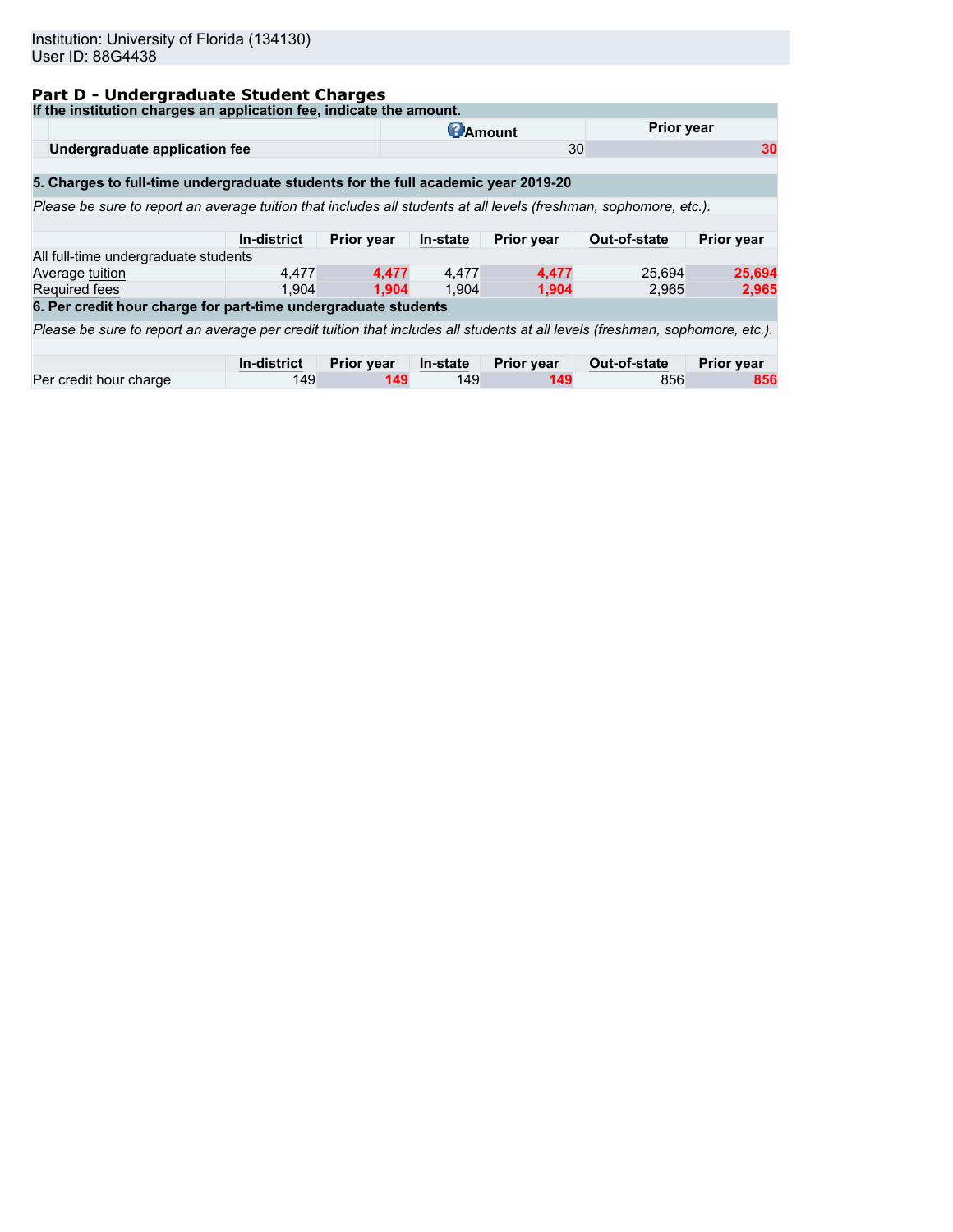# **Part D - Graduate Student Charges**

**If the institution charges an application fee, indicate the amount.**

| ii the modulum charges an application lee, indicate the amount.                                                                                                                                                          |                    |                   |          |                   |              |                   |  |  |
|--------------------------------------------------------------------------------------------------------------------------------------------------------------------------------------------------------------------------|--------------------|-------------------|----------|-------------------|--------------|-------------------|--|--|
|                                                                                                                                                                                                                          |                    |                   |          | Amount            |              | <b>Prior year</b> |  |  |
| <b>Graduate application fee</b>                                                                                                                                                                                          |                    |                   |          | 30                | 30           |                   |  |  |
| Please do not include tuition for Doctor's Degree – Professional Practice programs.<br>Data for those programs are collected separately.<br>7. Charges to full-time graduate students for the full academic year 2019-20 |                    |                   |          |                   |              |                   |  |  |
|                                                                                                                                                                                                                          |                    |                   |          |                   |              |                   |  |  |
|                                                                                                                                                                                                                          | In-district        | <b>Prior year</b> | In-state | <b>Prior year</b> | Out-of-state | <b>Prior year</b> |  |  |
| Average tuition                                                                                                                                                                                                          | 10.770             | 10.770            | 10.770   | 10.770            | 27.335       | 27,335            |  |  |
| <b>Required fees</b>                                                                                                                                                                                                     | 1.967              | 1.967             | 1.967    | 1,967             | 2.795        | 2.795             |  |  |
| 8. Per credit hour charge for part-time graduate students                                                                                                                                                                |                    |                   |          |                   |              |                   |  |  |
|                                                                                                                                                                                                                          | <b>In-district</b> | <b>Prior year</b> | In-state | Prior year        | Out-of-state | Prior year        |  |  |
| Per credit hour charge                                                                                                                                                                                                   | 449                | 449               | 449      | 449               | 1.139        | 1,139             |  |  |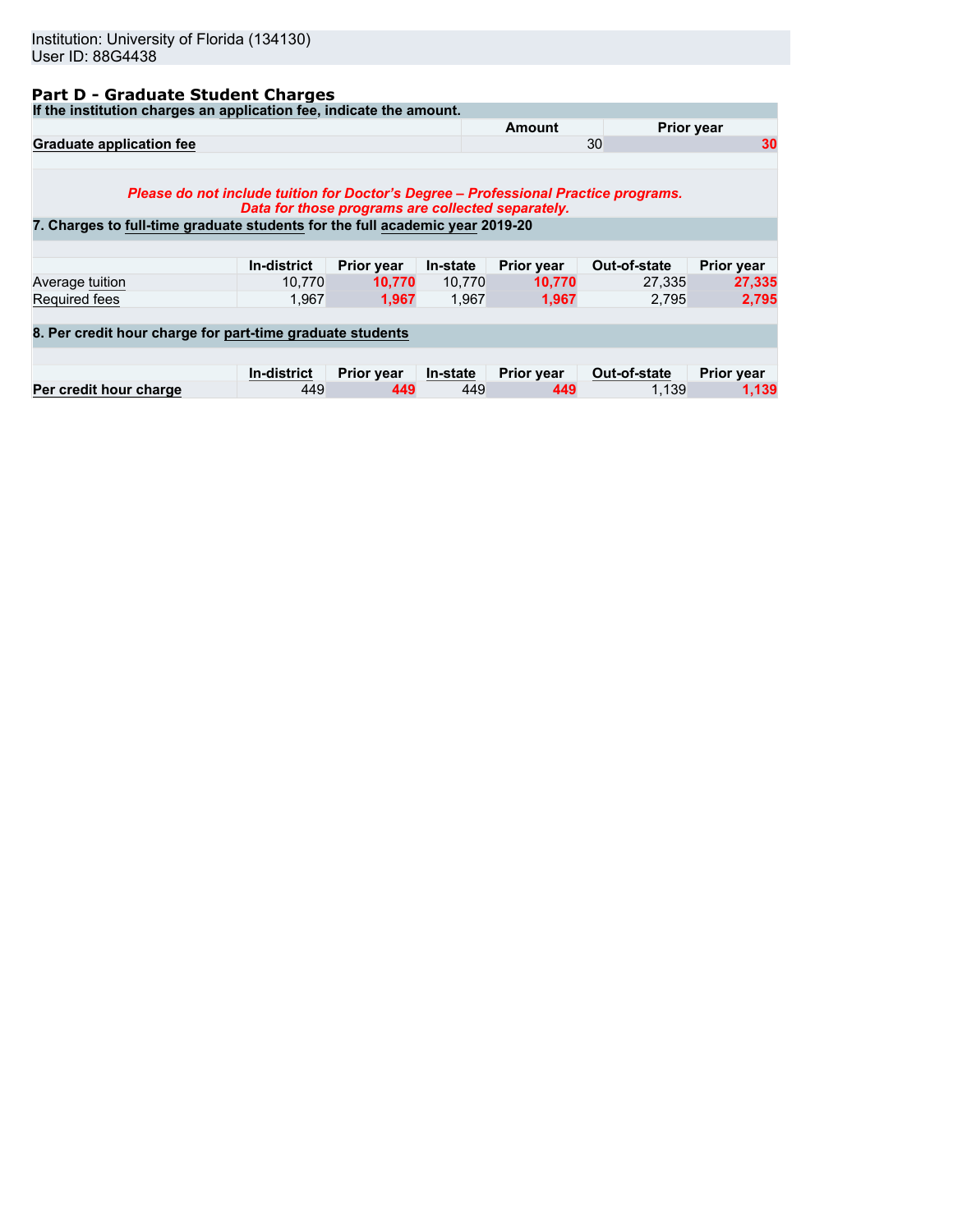## **Part D - Student Charges - Graduate, Doctor's-Professional Practice Tuition**

**9. List the typical tuition and required fees for a full-time doctor's-professional practice student in any of the**

|  | selected programs for the full academic year 2019-20. |  |  |
|--|-------------------------------------------------------|--|--|
|  |                                                       |  |  |

| DO NOT include room and board charges  |          |              |
|----------------------------------------|----------|--------------|
| Doctor's degree-professional practice  | In-state | Out-of-state |
| 1. Chiropractic (D.C. or D.C.M.):      |          |              |
| Tuition amount                         |          |              |
| Required fees                          |          |              |
| 2. Dentistry (D.D.S. or D.M.D.):       |          |              |
| Tuition amount                         | 37,564   | 62,783       |
| Required fees                          | 4,154    | 5,415        |
| 3. Medicine (M.D.):                    |          |              |
| Tuition amount                         | 32,744   | 60,592       |
| Required fees                          | 3,913    | 5,306        |
| 4. Optometry (O.D.):                   |          |              |
| Tuition amount                         |          |              |
| Required fees                          |          |              |
| 5. Osteopathic Medicine (D.O.):        |          |              |
| Tuition amount                         |          |              |
| Required fees                          |          |              |
| 6. Pharmacy (Pharm.D.):                |          |              |
| Tuition amount                         | 19,845   | 41,886       |
| Required fees                          | 3,057    | 4,159        |
| 7. Podiatry (Pod.D., D.P., or D.P.M.): |          |              |
| Tuition amount                         |          |              |
| Required fees                          |          |              |
| 8. Veterinary Medicine (D.V.M.):       |          |              |
| Tuition amount                         | 25,248   | 45,225       |
| Required fees                          | 3,539    | 4,538        |
| 9. Law (J.D.):                         |          |              |
| Tuition amount                         | 19,139   | 34,602       |
| Required fees                          | 2,665    | 3,438        |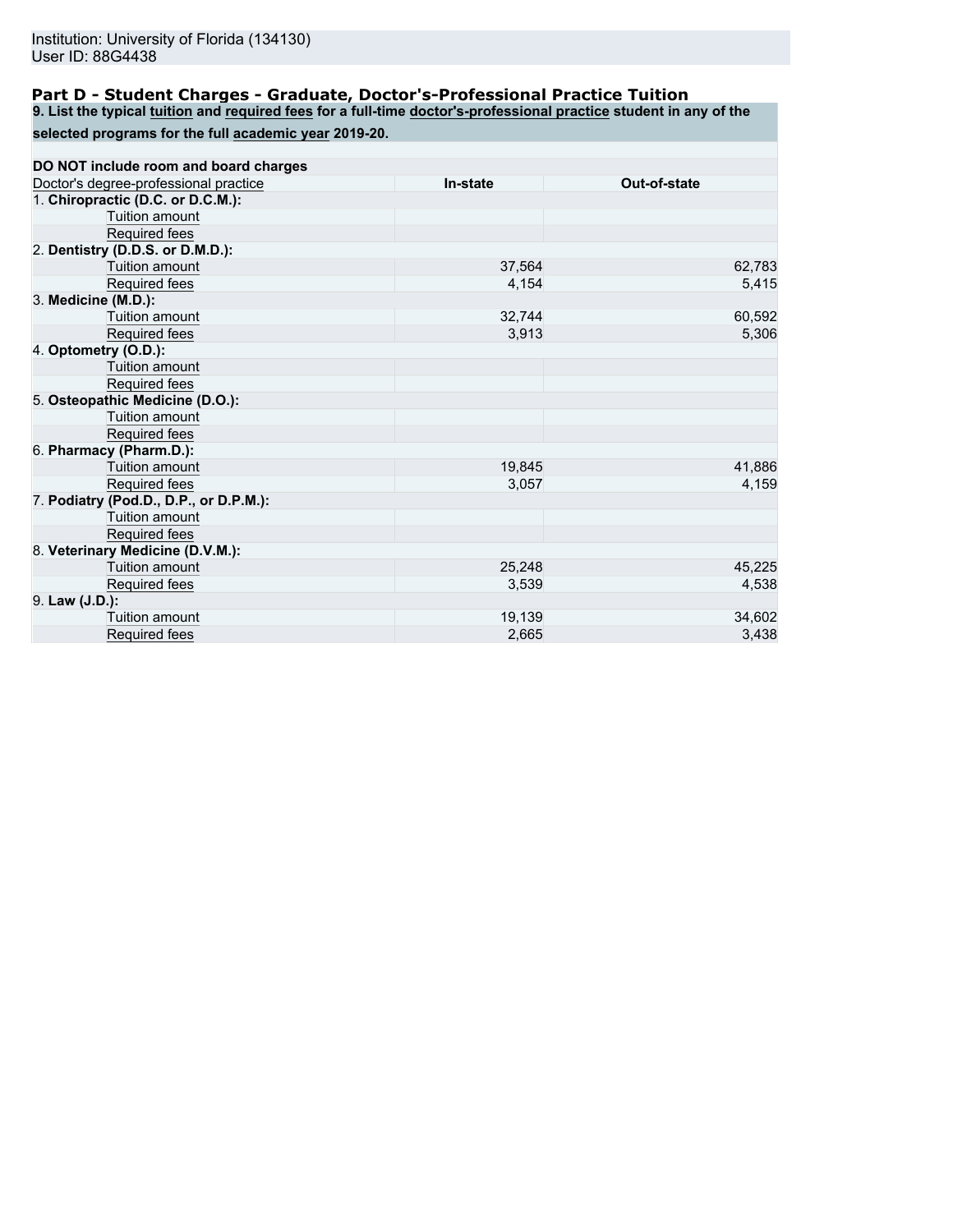#### **Part D - Student Charges - Room and Board 10. What are the typical room and board charges for a student for the full academic year 2019-20?**

| If your institution offers room or board at no charge to students, enter zero.                                                                        |               |                   |
|-------------------------------------------------------------------------------------------------------------------------------------------------------|---------------|-------------------|
| If you report room and board separately, leave the combined charge blank. If you report a combined charge, leave the<br>room and board charges blank. |               |                   |
| Room and board charges                                                                                                                                | <b>Amount</b> | <b>Prior year</b> |
| Room charge (Double occupancy)                                                                                                                        | 5.750         | 5,650             |
| Board charge (Maximum plan)                                                                                                                           | 4.470         | 4,470             |
| Combined room and board charge<br>(Answer only if you CANNOT separate room and board charges.)                                                        | <b>NA</b>     |                   |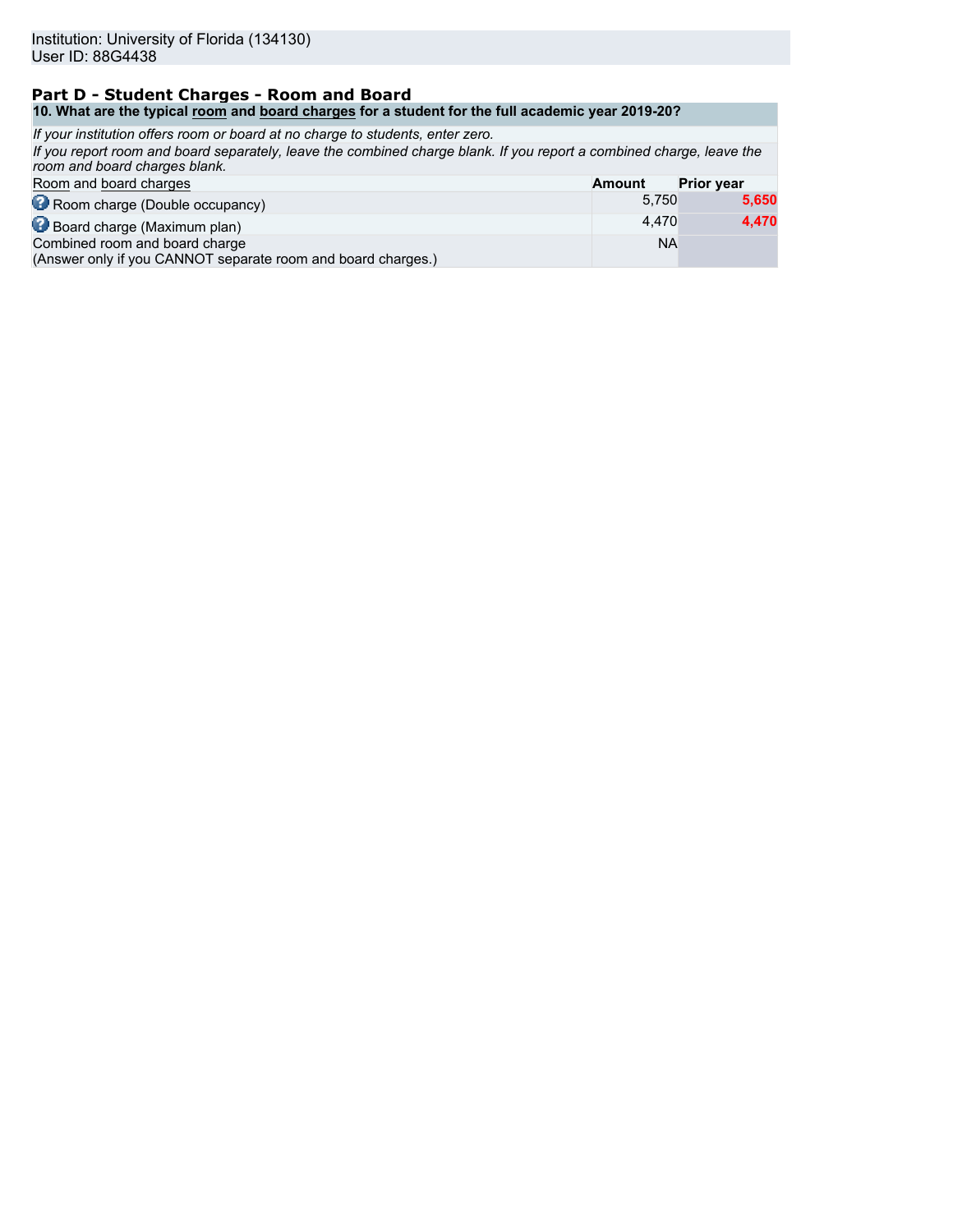#### **Part D - Student Charges - Price of Attendance 11. Cost of attendance for full-time, first-time undergraduate students:**

*Please enter the amounts requested below. These data will be made available to the public on College Navigator. If your institution participates in any Title IV programs (Pell, Stafford, etc.), you must complete all information. Estimates of expenses for books and supplies, room and board, and other expenses are those from the Cost of Attendance report used by the financial aid office in determining financial need. Please talk to your financial aid office to get these numbers to ensure that you are reporting correctly.*

**1** If the 2019-20 tuition and/or fees as reported on this page for *full-time, first-time students* are covered by a tuition guarantee program, check the applicable box(es) under 'Tuition Guarantee'. Additionally, please indicate the maximum % increase that is guaranteed. *These numbers are expected to be fairly small. Please contact the Help Desk if you are confused about these values and how to report them.*

**Charges for full 2016-17 2017-18 2018-19 2019-20**

| academic year                           |        |        |        |        |                                                                                             |                                 |
|-----------------------------------------|--------|--------|--------|--------|---------------------------------------------------------------------------------------------|---------------------------------|
| Published tuition and required fees:    |        |        |        |        | <b>C</b> Tuition Guarantee<br>(check only if applicable to<br>entering students in 2019-20) | <b>Guaranteed</b><br>increase % |
| In-district                             |        |        |        |        |                                                                                             |                                 |
| Tuition                                 | 4,477  | 4,477  | 4,477  | 4,477  | □                                                                                           |                                 |
| Required fees                           | 1,904  | 1,904  | 1,904  | 1,904  | $\Box$                                                                                      |                                 |
| Tuition + fees<br>total                 | 6,381  | 6,381  | 6,381  | 6,381  |                                                                                             |                                 |
| In-state                                |        |        |        |        |                                                                                             |                                 |
| Tuition                                 | 4,477  | 4,477  | 4,477  | 4,477  | $\Box$                                                                                      |                                 |
| Required fees                           | 1,904  | 1,904  | 1,904  | 1,904  | $\Box$                                                                                      |                                 |
| Tuition + fees<br>total                 | 6,381  | 6,381  | 6,381  | 6,381  |                                                                                             |                                 |
| Out-of-state                            |        |        |        |        |                                                                                             |                                 |
| Tuition                                 | 25,694 | 25,694 | 25,694 | 25,694 | $\Box$                                                                                      |                                 |
| Required fees                           | 2,965  | 2,965  | 2,965  | 2,965  | $\Box$                                                                                      |                                 |
| Tuition + fees<br>total                 | 28,659 | 28,659 | 28,659 | 28,659 |                                                                                             |                                 |
| Books and<br>supplies                   | 1,210  | 1,210  | 1,030  | 850    |                                                                                             |                                 |
| On-campus:                              |        |        |        |        |                                                                                             |                                 |
| Room and board                          | 9,910  | 9,910  | 10,120 | 10,220 |                                                                                             |                                 |
| Other expenses                          | 3,750  | 3,630  | 3,680  | 3,760  |                                                                                             |                                 |
| Room and board<br>and other<br>expenses | 13,660 | 13,540 | 13,800 | 13,980 |                                                                                             |                                 |
| Off-campus (not with family):           |        |        |        |        |                                                                                             |                                 |
| Room and board                          | 9,890  | 9,910  | 10,120 | 10,220 |                                                                                             |                                 |
| Other expenses                          | 3,750  | 3,630  | 3,680  | 3,760  |                                                                                             |                                 |
| Room and board<br>and other<br>expenses | 13,640 | 13,540 | 13,800 | 13,980 |                                                                                             |                                 |
| Off-campus (with family):               |        |        |        |        |                                                                                             |                                 |
| Other expenses                          | 3,750  | 3,630  | 3,680  | 3.760  |                                                                                             |                                 |

 $\bigoplus$  **You may use the space below to provide context for the data you've reported above. These context notes** 

**will be posted on the College Navigator website, and should be written to be understood by students and**

**parents.**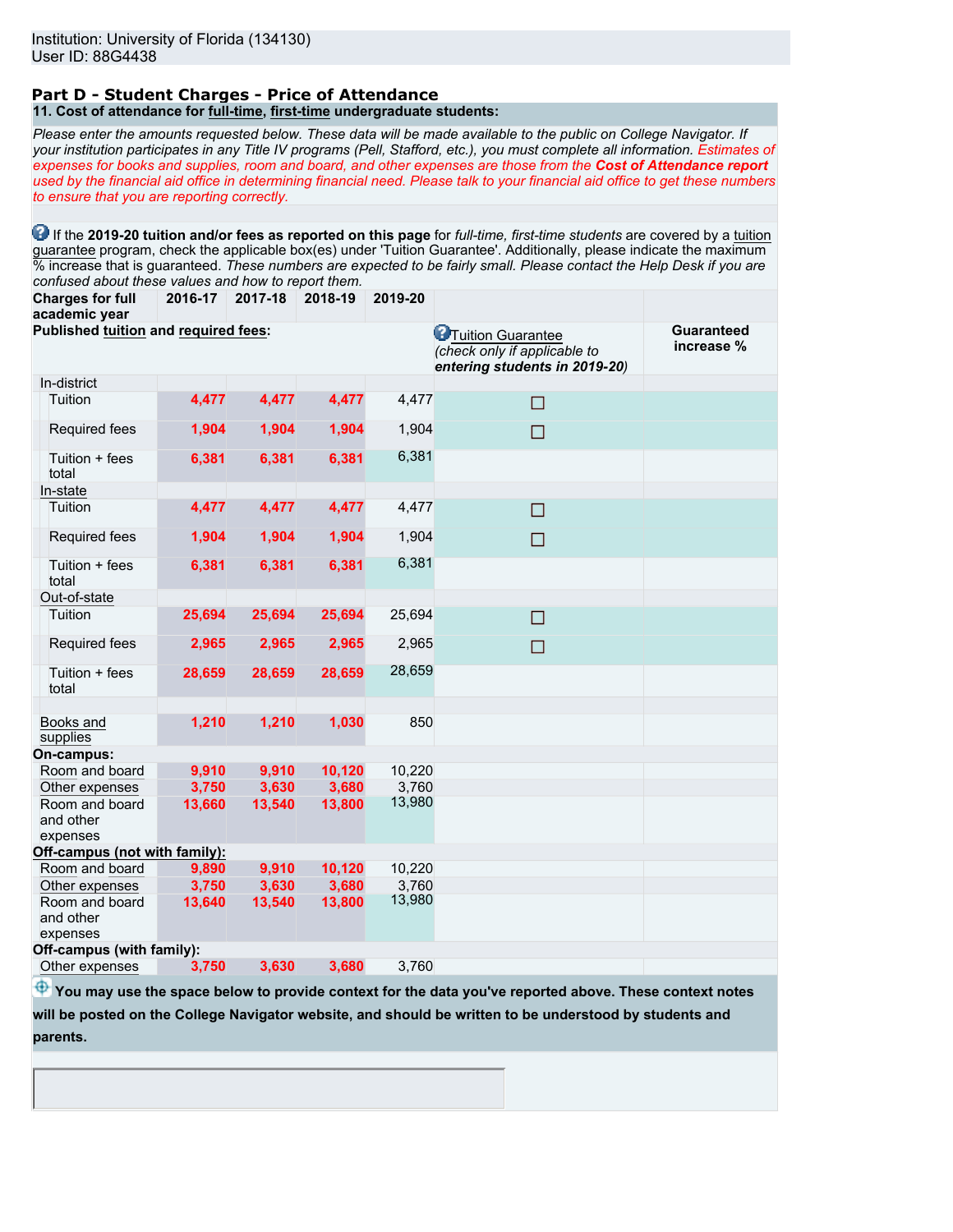# **Part E - Athletic Association**

**1. Is this institution a member of a national athletic association?**

| O No |                                                            |
|------|------------------------------------------------------------|
|      | Yes - Check all that apply                                 |
|      | National Collegiate Athletic Association (NCAA)            |
|      | National Association of Intercollegiate Athletics (NAIA)   |
|      | National Junior College Athletic Association (NJCAA)       |
|      | United States Collegiate Athletic Association (USCAA)      |
|      | National Christian College Athletic Association<br>(NCCAA) |
|      | Other                                                      |

**2. If this institution is a member of the NCAA or NAIA, specify the conference FOR EACH SPORT using the pulldown menu.**

| <b>Sport</b>               |                   | <b>NCAA or NAIA member</b> | <b>Conference</b>       |
|----------------------------|-------------------|----------------------------|-------------------------|
| Football                   | റ <sup>No</sup>   | Nes-Specify                | Southeastern Conference |
| Basketball                 | $O$ <sup>No</sup> | Nes-Specify                | Southeastern Conference |
| Baseball                   | $O$ <sup>No</sup> | Nes-Specify                | Southeastern Conference |
| Cross country and/or track | O No              | Nes-Specify                | Southeastern Conference |
|                            |                   |                            |                         |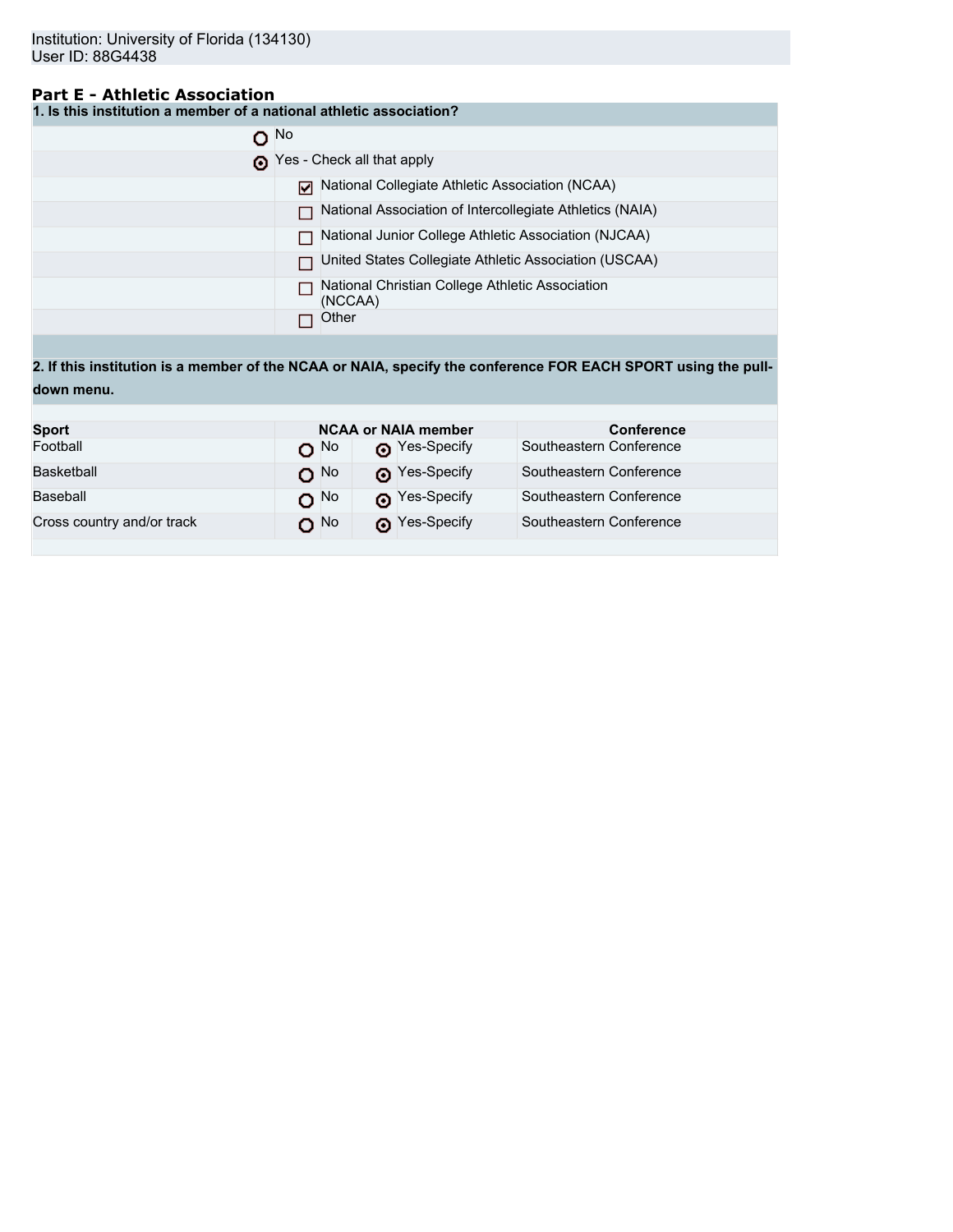## **Prepared by**

The name of the preparer is being collected so that we can follow up with the appropriate person in the event that there are questions concerning the data. The Keyholder will be copied on all email correspondence to other preparers. The time it took to prepare this component is being collected so that we can continue to improve our estimate of the reporting burden associated with IPEDS. Please include in your estimate the time it took for you to review instructions, query and search data sources, complete and review the component, and submit the data through the Data Collection System.

| Thank you for your assistance.                                                                         |                        |                                        |                                                                                                                               |                                                                                                                                                                                                                                                                        |  |  |  |
|--------------------------------------------------------------------------------------------------------|------------------------|----------------------------------------|-------------------------------------------------------------------------------------------------------------------------------|------------------------------------------------------------------------------------------------------------------------------------------------------------------------------------------------------------------------------------------------------------------------|--|--|--|
|                                                                                                        |                        |                                        |                                                                                                                               |                                                                                                                                                                                                                                                                        |  |  |  |
|                                                                                                        |                        |                                        |                                                                                                                               |                                                                                                                                                                                                                                                                        |  |  |  |
| Reyholder                                                                                              |                        |                                        |                                                                                                                               | <b>HR Contact</b>                                                                                                                                                                                                                                                      |  |  |  |
| <b>Finance Contact</b>                                                                                 |                        |                                        |                                                                                                                               | Other                                                                                                                                                                                                                                                                  |  |  |  |
| Name: Cathy Lebo                                                                                       |                        |                                        |                                                                                                                               |                                                                                                                                                                                                                                                                        |  |  |  |
| Email: clebo@aa.ufl.edu                                                                                |                        |                                        |                                                                                                                               |                                                                                                                                                                                                                                                                        |  |  |  |
|                                                                                                        |                        |                                        |                                                                                                                               |                                                                                                                                                                                                                                                                        |  |  |  |
|                                                                                                        |                        |                                        |                                                                                                                               |                                                                                                                                                                                                                                                                        |  |  |  |
|                                                                                                        |                        |                                        |                                                                                                                               |                                                                                                                                                                                                                                                                        |  |  |  |
|                                                                                                        |                        |                                        |                                                                                                                               |                                                                                                                                                                                                                                                                        |  |  |  |
|                                                                                                        |                        |                                        |                                                                                                                               |                                                                                                                                                                                                                                                                        |  |  |  |
| responding to this survey component?                                                                   |                        |                                        |                                                                                                                               |                                                                                                                                                                                                                                                                        |  |  |  |
|                                                                                                        |                        |                                        |                                                                                                                               |                                                                                                                                                                                                                                                                        |  |  |  |
| Exclude the hours spent collecting data for state and other reporting purposes.<br><b>Staff member</b> |                        |                                        |                                                                                                                               |                                                                                                                                                                                                                                                                        |  |  |  |
| <b>Needed</b>                                                                                          |                        |                                        |                                                                                                                               | <b>Revising and</b><br><b>Locking Data</b>                                                                                                                                                                                                                             |  |  |  |
| 4.00 hours                                                                                             |                        | hours                                  | 2.00 hours                                                                                                                    | 2.00 hours                                                                                                                                                                                                                                                             |  |  |  |
| hours                                                                                                  |                        | hours                                  | hours                                                                                                                         | hours                                                                                                                                                                                                                                                                  |  |  |  |
|                                                                                                        | <b>Collecting Data</b> | This survey component was prepared by: | <b>SFA Contact</b><br>3.00 Number of Staff (including yourself)<br><b>Revising Data to Match</b><br><b>IPEDS Requirements</b> | Academic Library Contact<br>How many staff from your institution only were involved in the data collection and reporting process of this<br>How many hours did you and others from your institution only spend on each of the steps below when<br><b>Entering Data</b> |  |  |  |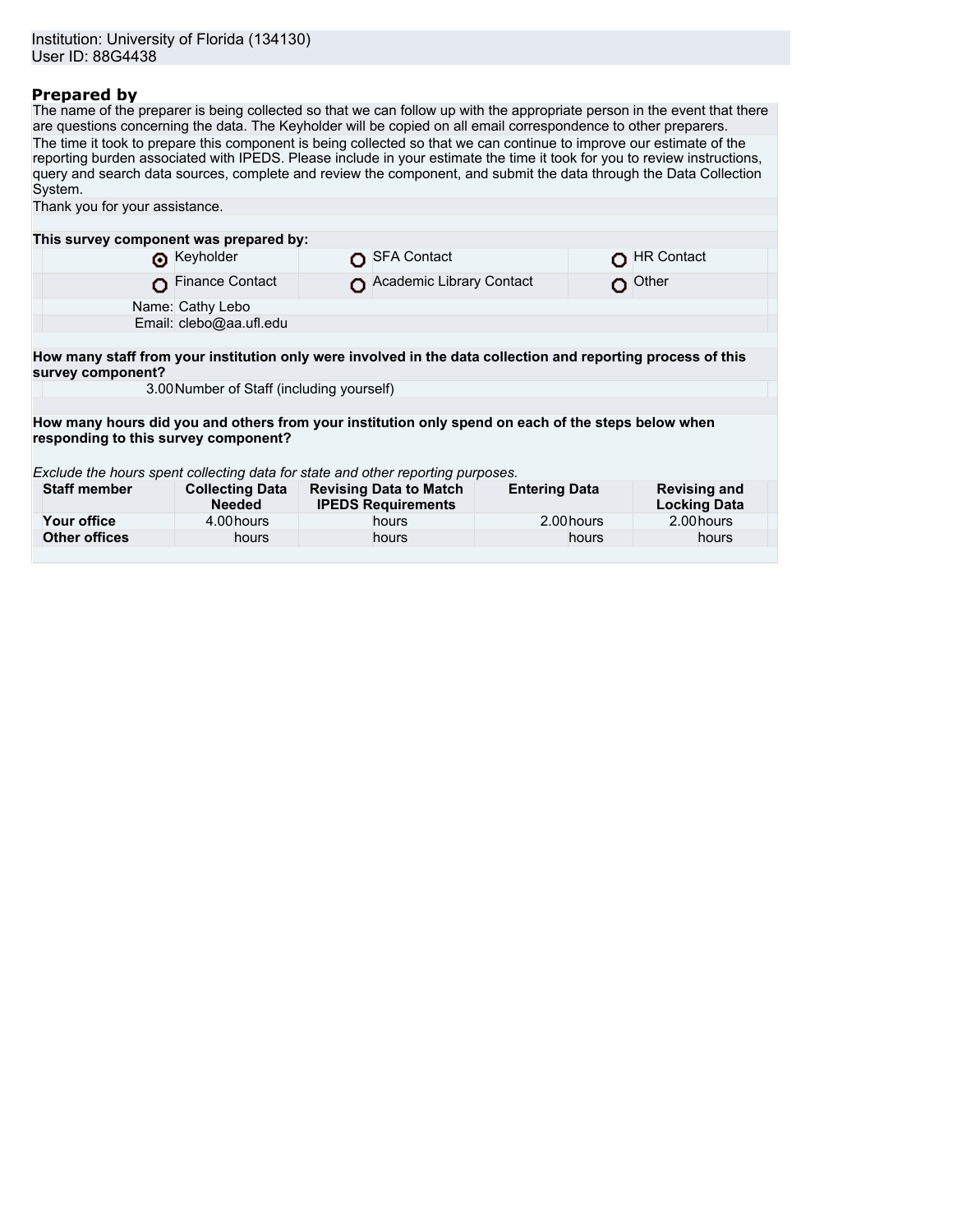#### **Summary**

## **Institutional Characteristics Component Summary Academic Year Reporters**

IPEDS collects important information regarding your institution. All data reported in IPEDS survey components become available in the IPEDS Data Center and appear as aggregated data in various Department of Education reports. Additionally, some of the reported data appears specifically for your institution through the College Navigator website and is included in your institution's Data Feedback Report (DFR). The purpose of this summary is to provide you an opportunity to view some of the data that, when accepted through the IPEDS quality control process, will appear on the College Navigator website and/or your DFR. College Navigator is updated approximately three months after the data collection period closes and Data Feedback Reports will be available through the [Data Center](https://nces.ed.gov/ipeds/use-the-data) and sent to your institution's CEO in November 2019.

Please review your data for accuracy. If you have questions about the data displayed below after reviewing the data reported on the survey screens, please contact the IPEDS Help Desk at: 1-877-225-2568 or ipedshelp@rti.org.

| <b>GENERAL INFORMATION</b>                                                                          |                                                                                                                                                                                                  |  |  |  |  |
|-----------------------------------------------------------------------------------------------------|--------------------------------------------------------------------------------------------------------------------------------------------------------------------------------------------------|--|--|--|--|
| Mission Statement                                                                                   | https://catalog.ufl.edu/ugrd/administration/#missionstatementtext                                                                                                                                |  |  |  |  |
| Are all the programs at your institution offered exclusively No<br>via distance education programs? |                                                                                                                                                                                                  |  |  |  |  |
| Special Learning Opportunities                                                                      | ROTC (Army<br>Navy<br>Air Force)<br>Study abroad<br>Weekend/evening college<br>Teacher certification (below the postsecondary level)                                                             |  |  |  |  |
| <b>Student Services</b>                                                                             | Remedial services<br>Academic/career counseling services<br>Employment services for current students<br>Placement services for program completers<br>On-campus day care for children of students |  |  |  |  |
| Credit Accepted                                                                                     | Dual credit (college credit earned while in high school)<br>Advanced placement (AP) credits                                                                                                      |  |  |  |  |
| Undergraduate students enrolled who are formally<br>registered with office of disability services   | 10%                                                                                                                                                                                              |  |  |  |  |

| <b>PRICING INFORMATION</b>                                                         |                                       |                      |          |          |          |  |  |
|------------------------------------------------------------------------------------|---------------------------------------|----------------------|----------|----------|----------|--|--|
| Estimated expenses for academic year for full-time, first-time students<br>2016-17 |                                       |                      | 2017-18  | 2018-19  | 2019-20  |  |  |
|                                                                                    | In-district tuition and fees          | \$6,381              | \$6,381  | \$6,381  | \$6,381  |  |  |
|                                                                                    | In-state tuition and fees             | \$6,381              | \$6,381  | \$6,381  | \$6,381  |  |  |
|                                                                                    | Out-of-state tuition and fees         | \$28,659             | \$28,659 | \$28,659 | \$28,659 |  |  |
|                                                                                    | Books and supplies                    | \$1,210              | \$1,210  | \$1,030  | \$850    |  |  |
|                                                                                    | On-campus room and board              | \$9,910              | \$9,910  | \$10,120 | \$10,220 |  |  |
|                                                                                    | On-campus other expenses              | \$3,750              | \$3,630  | \$3,680  | \$3,760  |  |  |
|                                                                                    | Off-campus room and board             | \$9,890              | \$9,910  | \$10,120 | \$10,220 |  |  |
|                                                                                    | Off-campus other expenses             | \$3,750              | \$3,630  | \$3,680  | \$3,760  |  |  |
|                                                                                    | Off-campus with family other expenses | \$3,750              | \$3,630  | \$3,680  | \$3,760  |  |  |
| Average undergraduate student tuition and fees for academic year 2019-<br>20       |                                       | Tuition              |          | Fees     |          |  |  |
|                                                                                    | In-district                           |                      | \$4,477  |          | \$1,904  |  |  |
|                                                                                    | In-state                              | \$4,477              |          | \$1,904  |          |  |  |
|                                                                                    | \$25,694                              |                      | \$2,965  |          |          |  |  |
| Average graduate student tuition and fees for academic year 2019-20                |                                       | Tuition              |          | Fees     |          |  |  |
|                                                                                    | In-district                           |                      | \$10,770 |          | \$1,967  |  |  |
|                                                                                    | In-state                              |                      | \$10,770 |          | \$1,967  |  |  |
| Out-of-state                                                                       |                                       |                      | \$27,335 |          | \$2,795  |  |  |
| Alternative tuition plans                                                          |                                       | Prepaid tuition plan |          |          |          |  |  |